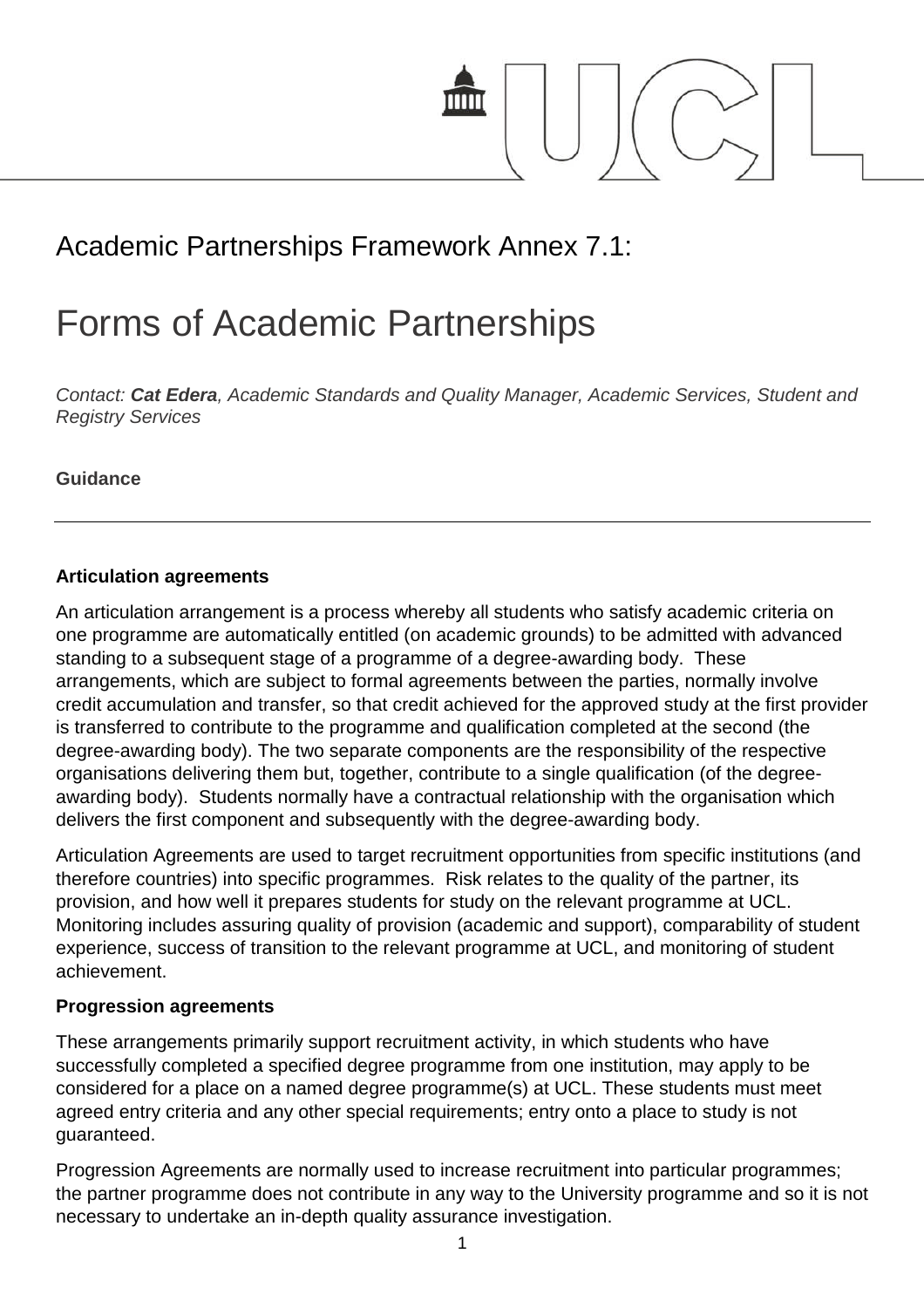#### **Double or multiple degrees**

In the case of a double or multiple degree, students undertake one programme, with two or more qualifications that consist of elements from UCL and at least one other institution; a separate qualification is awarded by each institution. Each institution produces its own degree certificate.

Since this is a single programme, there is normally one set of learning outcomes for the qualification.

Each institution adheres to its own regulations and policies with regard to its own qualifications, but there may need to be clarity in terms of any credit transfer between institutions and overlap between policies and processes as a result of this.

The partner institution should be assessed to be of comparable quality and reputation to UCL. Offering a shared programme with an international institution can assist in internationalising the curriculum, and enhances student experience and employability. Some programmes may be able to charge a premium fee. Risks include quality and sustainability of partner, quality and level of provision (academic and support), comparability of resources, transition to the other institution, financial arrangements, marketing.

NB: UCL will normally only consider entering into dual or multiple award arrangements with institutions of comparable standing to UCL which have their own degree-awarding powers.

#### **Dual degrees**

Students undertake two programmes, with part of the programme delivered by UCL and part delivered by another institution; a separate qualification is awarded by each institution. Each institution produces its own degree certificate.

It may be the case that each qualification is mutually contingent on the other, i.e. the student cannot be awarded one without the other. The qualifications may be at different levels.

Each programme may have its own set of learning outcomes or there may be overlap between the sets.

Each institution adheres to its own regulations and policies with regard to its own qualifications, but there may need to be clarity in terms of any credit transfer between institutions and overlap between policies and processes as a result of this.

The partner institution should be assessed to be of comparable quality and reputation to UCL. Offering a shared programme with an international institution can assist in internationalising the curriculum, and enhances student experience and employability. Some programmes may be able to charge a premium fee. Risks include quality and sustainability of partner, quality and level of provision (academic and support), comparability of resources, transition to the other institution, financial arrangements, marketing.

NB: UCL will normally only consider entering into dual or multiple award arrangements with institutions of comparable standing to UCL which have their own degree-awarding powers.

#### **Concurrent degrees**

This is defined as an arrangement where a single programme of study (which may or may not be jointly designed) is delivered primarily by one degree-awarding body but leads to two separate qualifications at the same or equivalent level from two different degree-awarding bodies. One qualification is awarded by the degree-awarding body that delivers the programme and the other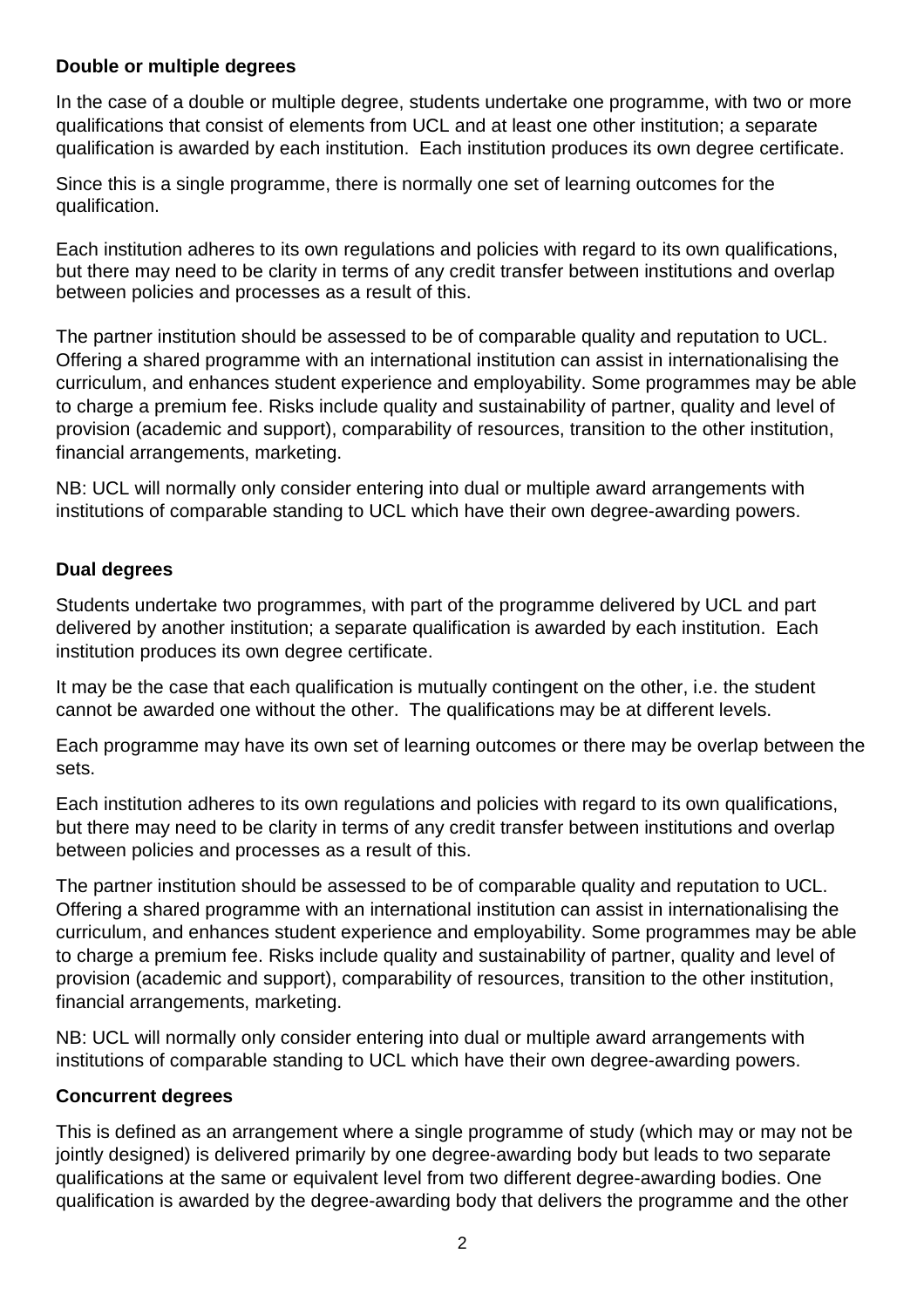qualification is awarded by the UK degree-awarding body that recognises the programme delivered by the other degree-awarding body. On successful completion of the programme, the student receives two separate qualifications (with typically the same title) from the UK degreeawarding body and the degree-awarding body in the other jurisdiction. Both the certificate and transcript state that a single programme of study (delivered by one provider) is leading to two or more qualifications of different awarding bodies.

# **Joint degree**

Students undertake one programme, with one qualification that consists of elements from UCL and at least one other institution; the single qualification is awarded by both (or all) institutions. These are highly complex programmes, however, and require a significant amount of liaison and negotiation in order to agree programme requirements, regulations, processes, transcripts and degree certificates, etc. Co-tutelles are examples of joint degrees.

NB: UCL will normally only consider entering into joint degree arrangements with institutions of comparable standing to UCL which have their own degree-awarding powers.

#### **Jointly-delivered degree**

Students undertake one programme delivered or provided jointly by two or more institutions, irrespective of the award (i.e. single, joint, dual/double or multiple). It refers to the education provided rather than the nature of the award.

# **Co-tutelles**

Co-tutelles are formal arrangements through which an individual research student is jointly supervised by staff from institutions in different countries, and result in a joint qualification. Following detailed negotiations, regulations of the two institutions are combined and agreed for that particular student. Normally the student spends a minimum of 1 year studying with each partner. Co-tutelles must be agreed in advance of recruiting the student.

#### **Split site PhDs**

There are a variety of arrangements covered by 'split site PhDs', but essentially these are forms of partnership in which a student spends time at both their 'home' institution and another organisation. They receive supervision and make use of facilities (e.g. IT, library, pastoral care and other student support services) at both partners; the first supervisor is based at the home institution. Split Site PhDs may greatly enhance students' learning experiences and employability prospects. Such arrangements are relatively low risk as the student is registered with the home institution and follows their regulations and procedures. However there must be assurance that the supervision and facilities available at the partner organisation meet the requirements of both the University's policies and the student's research needs, so that the student is not disadvantaged in any way.

# **Validation**

Validation is a process by which UCL judges a module or programme developed and delivered by another organisation and approves it as being of an appropriate standard and quality to contribute, or lead, to one of its qualifications. Students normally have a direct contractual relationship with the delivery organisation.

NB: UCL does not normally enter into validation partnerships with other organisations.